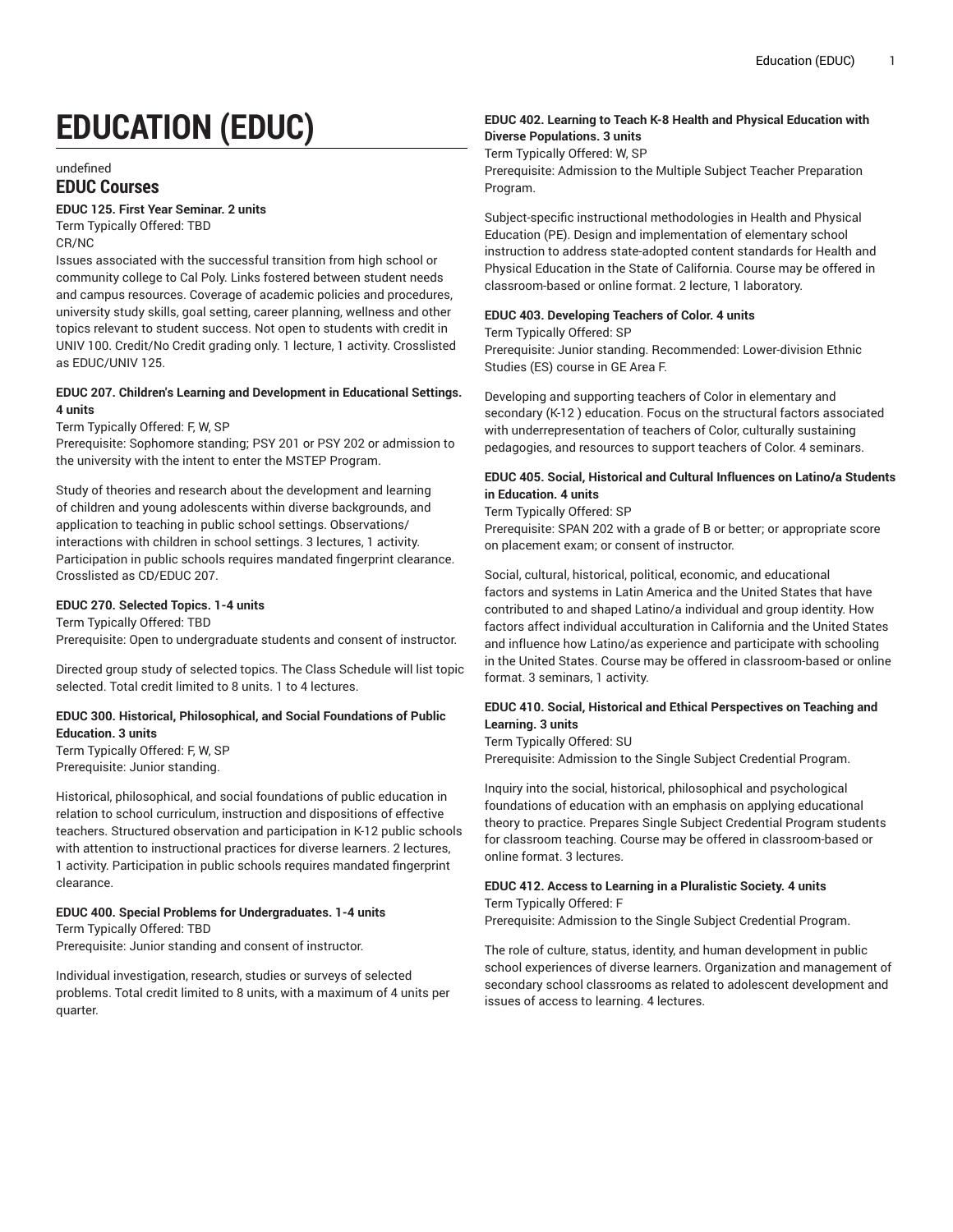# **EDUC 414. Curriculum and Inquiry in Public Schools. 4 units**

Term Typically Offered: F Prerequisite: Admission to the Single Subject Credential Program.

Principles, methods and practices of organizing curriculum, instruction, and assessment for secondary school subject areas, with an emphasis on backward design in curriculum development and assessment. Site visits to local schools to allow analysis of planning, instruction, and assessment in secondary school classrooms. 4 lectures.

## **EDUC 416. Literacy, Language, and Culture in Content Area Classrooms. 3 units**

Term Typically Offered: W Prerequisite: Admission to the Single Subject Credential Program.

Theories and application of literacy learning, assessment and second language acquisition in content classrooms. Observation of classrooms, tutoring English language learners, designing and teaching literacy lessons, planning and implementing assessments across content areas. Recognition of the role of culture in language acquisition. Course may be offered in classroom-based or online format. 3 lectures.

# **EDUC 417. Literacy, Language, and Culture in the Content Area**

**Classroom Fieldwork. 1 unit** Term Typically Offered: TBD CR/NC

Fieldwork in the secondary classroom related to literacy, language and culture for Agriculture Education candidates. Includes 1-3 hours of observation each week. Participation in public schools requires mandated fingerprint clearance. Credit/No Credit grading. 1 activity.

#### **EDUC 418. Culturally Responsive Teaching in Diverse Classrooms. 3 units** Term Typically Offered: SU

Prerequisite: Admission to the Single Subject Credential Program.

Differentiated instruction and further theoretical knowledge and skills needed for successful teaching of linguistically and culturally diverse learners, as well as students with special learning needs. PACT assessments embedded in course prepare credential candidates for the teaching event. 3 lectures.

# **EDUC 419. Culturally Responsive Fieldwork in Diverse Classrooms. 1 unit**

Term Typically Offered: F CR/NC

Fieldwork in the secondary classroom related culturally responsive teaching in diverse classrooms for Agriculture Education candidates. Includes 1-3 hours of observation each week. Participation in public schools requires mandated fingerprint clearance. Credit/No Credit grading. 1 activity.

# **EDUC 423. Bilingual Literacy. 4 units**

Term Typically Offered: W

Prerequisite: Admission to the Spanish Authorization for Bilingual Educators (SABE) Program.

Patterns of classroom organization, application of reading programs, approaches, methods in English and Spanish, and supervised field experiences in elementary classrooms with bilingual students. Course may be offered in classroom-based or online format. 3 seminars, 1 activity.

# **EDUC 427. Theories, Methods, and Assessment of First and Second Language Acquisition in Schools. 4 units**

Term Typically Offered: F,W,SP,SU Prerequisite: Senior standing. Recommended: ENGL 391.

Theories, methods, materials and assessment involved in the instruction of emergent bilingual students. Bilingual, transitional, and English only programs compared across a historical framework. Emphasis on an integrated language arts approach; theories of language acquisition. 3 seminars, 1 activity. Participation in public schools requires mandated fingerprint clearance.

# **EDUC 428. Foundations of K-8 Literacy Teaching and Learning in Schools with Diverse Populations. 4 units**

Term Typically Offered: F, W, SP Prerequisite: Senior or Graduate standing.

Introduction of foundational topics in literacy teaching and learning in K-8 schools with diverse populations. Examination of concepts and theories underlying literacy learning and instruction, and relating research-based patterns of reading and writing development to features of the learner and learning environments. Participation in public schools requires mandated fingerprint clearance. 3 seminars, 1 activity.

# **EDUC 429. Learning to Teach K-8 Literacy in Schools with Diverse Populations. 4 units**

Term Typically Offered: F, W

Prerequisite: Admission to the Multiple Subject Teacher Preparation Program.

Integration of theory and practice for planning, instruction and assessment in a balanced, comprehensive, research-based K-8 literacy and language arts program to enable children of all abilities and background to read, write, speak, listen and think effectively. 4 seminars.

# **EDUC 431. Learning to Teach K-8 Social Studies with Diverse Populations. 4 units**

Term Typically Offered: W, SP

Prerequisite: Admission to the Multiple Subject Teacher Preparation Program.

Curriculum instruction and assessment concepts regarding teaching social studies to culturally diverse students in grades K-8, to promote civic competence and the development of elementary students' knowledge and reasoning in the social sciences. 4 seminars.

# **EDUC 433. Foundations of Bilingual Education. 4 units**

Term Typically Offered: F

Prerequisite: Admission to the Spanish Authorization for Bilingual Educators (SABE) Program.

History, theories, and practices associated with contemporary bilingual education in California and the U.S. Observation and limited teaching in bilingual classrooms. Approximately one-half of the class taught in Spanish. Course may be offered in classroom-based or online format. 3 seminars, 1 activity.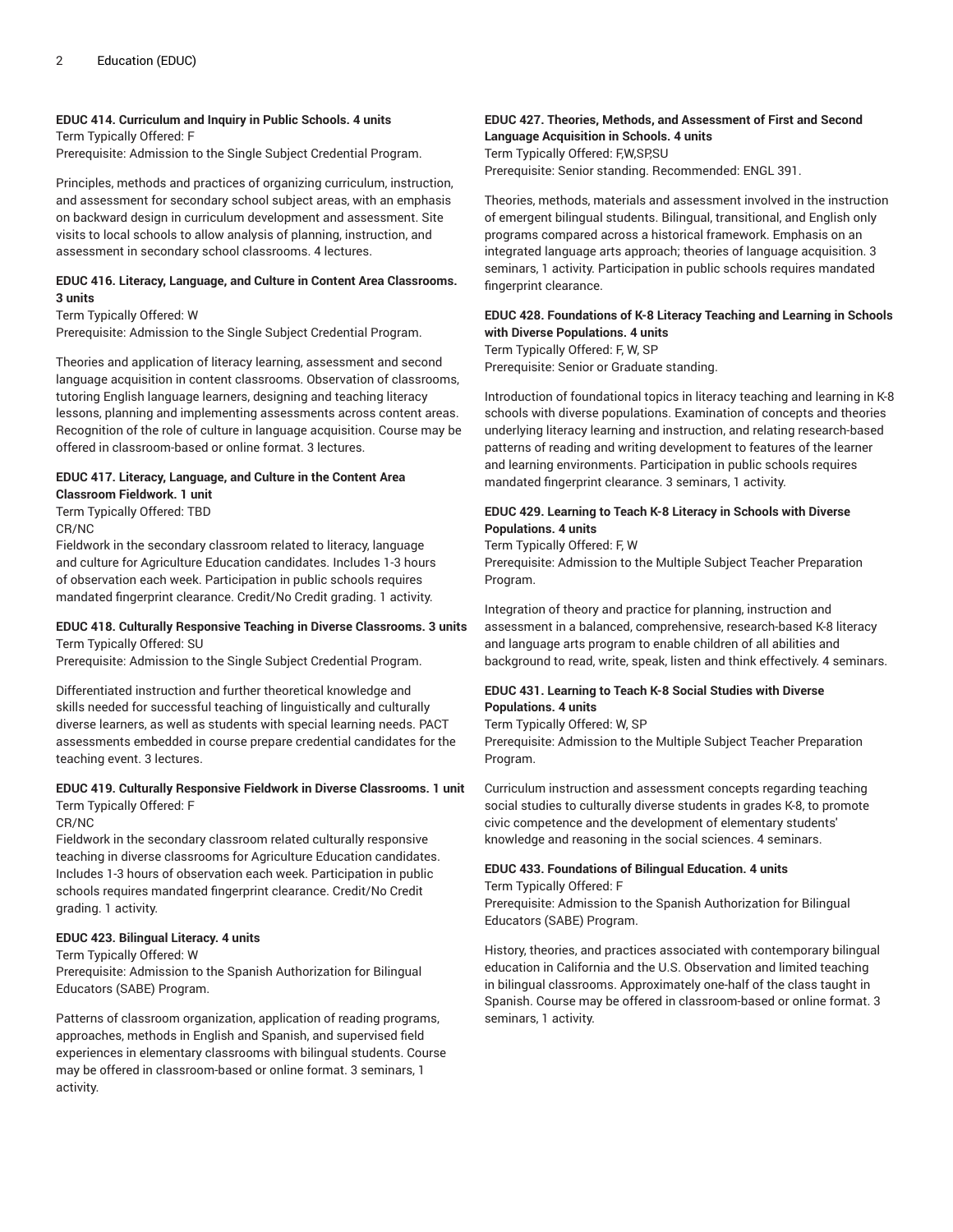## **EDUC 435. Learning to Teach K-8 Mathematics with Diverse Populations. 4 units**

Term Typically Offered: F, W

Prerequisite: Admission to the Multiple Subject Teacher Preparation Program.

Curriculum, instruction, and assessment concepts regarding teaching mathematics for understanding to culturally diverse students in grades K-8, with emphasis on using manipulatives to promote elementary students' development of mathematical knowledge and reasoning. 4 seminars.

## **EDUC 436. Learning to Teach K-8 Science with Diverse Populations. 4 units**

Term Typically Offered: F, W

Prerequisite: Admission to the Multiple Subject Teacher Preparation Program.

Curriculum, instruction, and assessment concepts regarding teaching science for understanding to culturally diverse students in grades K-8, with emphasis on teaching via inquiry to promote the development of scientific knowledge and reasoning. 3 seminars, 1 activity.

# **EDUC 438. Multiple Subject Clinical Practice I. 2-4 units**

Term Typically Offered: F, W CR/NC

Prerequisite: Admission to the Multiple Subject Teacher Preparation (MSTEP) Program.

Clinical experiences involving observation; limited lesson planning, instruction, assessment and reflection; growth as a professional educator and participation in school-related activities in K-8 public school classrooms. Participation in public schools requires mandated fingerprint clearance. Total credit limited to 4 units. Credit/No Credit grading only.

# **EDUC 439. Multiple Subject Clinical Practice Seminar I. 3 units**

Term Typically Offered: F, W

CR/NC

Prerequisite: Admission to the Multiple Subject Teacher Preparation (MSTEP) Program.

Discussion of contemporary educational issues and classroom practice; reflection on beginning clinical experiences in elementary education and their connection with educational theory and research. Credit/No Credit grading only. 3 seminars.

# **EDUC 440. Educating Individuals with Exceptional Needs. 4 units**

Term Typically Offered: F, W, SP

Prerequisite: EDUC 429, EDUC 431, EDUC 435, EDUC 436, EDUC 438 and EDUC 439.

Characteristics, incidence, and etiology of individuals with exceptional needs. Problems, assessment, and approaches toward accommodating students with exceptional needs in the regular classroom. 3 seminars, 1 activity.

# **EDUC 442. Elementary Field Experience in General and/or Special Education. 1-4 units**

Term Typically Offered: F CR/NC

Prerequisite: Acceptance into the Preliminary Special Education Credential Program or the Multiple Subject Teacher Preparation (MSTEP) Program.

Public school classroom experiences in general education and/or special education classrooms at the elementary level. Teaching individuals and small groups. Total credit limited to 4 units. Credit/No Credit grading only.

# **EDUC 447. Secondary Field Experience in General and/or Special Education. 1-4 units**

Term Typically Offered: W CR/NC

Prerequisite: Acceptance into the Preliminary Special Education Credential Program or the Single Subject Credential Program.

Public school classroom experiences in general education classrooms and/or special education classrooms at the secondary level. Teaching individuals and small groups. Total credit limited to 4 units. Credit/No Credit grading only.

# **EDUC 449. Special Education Student Teaching. 8 units**

Term Typically Offered: SP

CR/NC

Prerequisite: Acceptance into Level I Special Education Credential Program, and completion of all program requirements. Concurrent: EDUC 451.

Participation in public schools as a student teacher in activities representing different roles of special education teachers. Assumption of a teacher's responsibility for individual and small groups. Minimum 4 days per week. Credit/No Credit grading only.

# **EDUC 450. Teaching Performance Assessment Seminar. 1 unit**

Term Typically Offered: F, W, SP

CR/NC

Tasks, timelines, evaluation rubrics, and academic writing in relation to the Teaching Performance Assessments that are required for teacher credentialing in California. Total credit limited to 2 units. Credit/No Credit grading. 1 seminar.

# **EDUC 451. Special Education Student Teaching Seminar. 4 units** Term Typically Offered: SU

CR/NC

Prerequisite: Acceptance into Level I Special Education Credential Program; completion of program requirements for the Level I Special Education Program. Concurrent: EDUC 449.

Educational issues and research, development and assessment of teaching portfolio, completion of materials for a job search, and beginning the first year as a special educator. 3 seminars, 1 activity.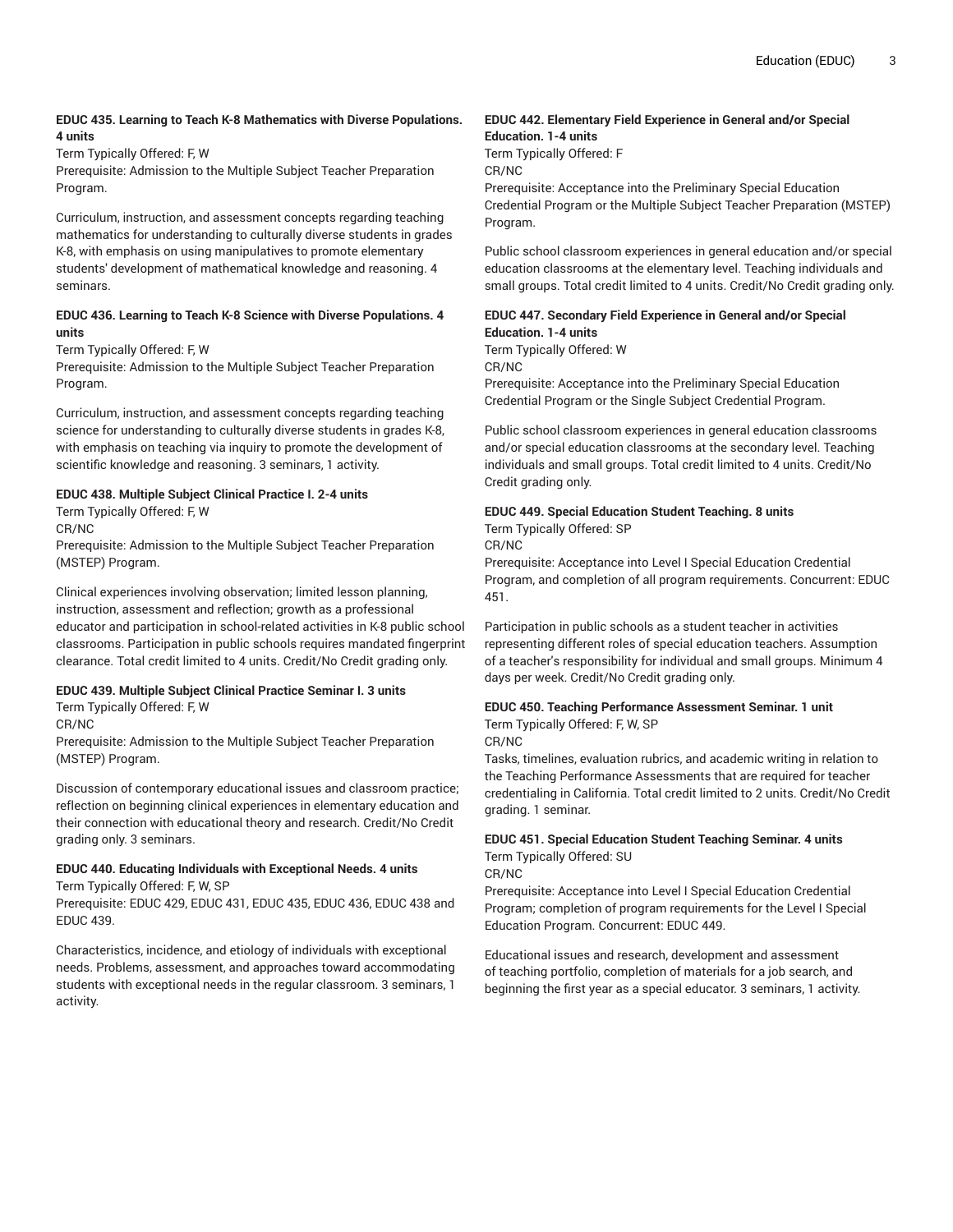## **EDUC 454. Multiple Subject Clinical Practice II. 6 units**

Term Typically Offered: W, SP CR/NC

Prerequisite: Admission to the Multiple Subject Teacher Preparation (MSTEP) Program.

Clinical experiences involving planning, instruction, assessment and reflection; growth as a professional and related activities in K-8 public school classrooms. Participation in public schools requires mandated fingerprint clearance. Credit/No Credit grading only.

# **EDUC 455. Multiple Subject Clinical Practice Seminar II. 3 units**

Term Typically Offered: W, SP

CR/NC

Prerequisite: Acceptance into STEP II or STEP B of the Multiple Subject Teacher Preparation Program. Concurrent: EDUC 454.

Discussion of contemporary educational issues, state education policies and expectations for effective classroom practice; reflection on clinical experiences in elementary education and their connection with educational theory research. Participation in public schools requires mandated fingerprint clearance. Credit/No Credit grading. 3 seminars.

# **EDUC 456. Multiple Subject Clinical Practice III. 12 units**

Term Typically Offered: F, SP CR/NC Prerequisite: EDUC 454 and EDUC 455. Concurrent: EDUC 457.

Advanced clinical experiences involving planning, instruction, assessment and reflection; growth as a professional and related activities in K-8 public school classrooms. Credit/No Credit grading only.

# **EDUC 457. Multiple Subject Clinical Practice Seminar III. 3 units** Term Typically Offered: F, SP

CR/NC

Prerequisite: EDUC 454 and EDUC 455. Concurrent: EDUC 456.

Discussion of contemporary educational issues, national education policies and expectations for effective classroom practice; reflection on advanced clinical experiences in elementary education and their connection with educational theory and research. Credit/No Credit grading. Course may be offered in classroom-based or online format. 3 seminars.

# **EDUC 460. Clinical Practice I. 4 units**

Term Typically Offered: F CR/NC

Prerequisite: Admission to the Single Subject Credential Program.

Clinical experiences involving observation; limited planning, instruction, assessment and reflection; growth as a professional, and participation in other school-related activities in secondary public classrooms. Credit/No Credit grading only.

# **EDUC 469. Clinical Practice II. 8 units**

Term Typically Offered: W

CR/NC

Prerequisite: Completion of courses and requirements to begin student teaching and approval of campus screening committee for credential candidates.

Part-time assignment in a classroom (Single Subject only). Includes teaching activities under the direction of a selected cooperating teacher in consultation with a university supervisor. Assignment consists of an entire morning in the classroom (or the equivalent) for one quarter. Credit/No Credit grading only.

# **EDUC 470. Selected Advanced Topics. 1-4 units**

Term Typically Offered: TBD Prerequisite: Consent of instructor.

Directed group study of selected topics for advanced students. Open to undergraduate and graduate students. The Class schedule will list topic selected. Total credit limited to 8 units. 1 to 4 lectures.

# **EDUC 471. Selected Advanced Laboratory. 1-4 units**

Term Typically Offered: TBD Prerequisite: Consent of instructor.

Directed group laboratory study of selected topics for advanced students. Open to undergraduate and graduate students. The Class Schedule will list topic selected. Total credit limited to 8 units. 1 to 4 laboratories.

# **EDUC 479. Clinical Practice III. 12 units**

Term Typically Offered: SP

CR/NC

Prerequisite: Completion of all courses and requirements prerequisite to full-time student teaching and approval by campus screening committee for credential candidates.

Full-time assignment in a classroom (Single Subject only). Includes teaching activities under the direction of a selected cooperating teacher in consultation with a university supervisor. Assignment consists of an entire teaching day in the school for one quarter. Credit/No Credit grading only.

# **EDUC 500. Individual Study. 1-4 units**

Term Typically Offered: F, W, SP Prerequisite: Consent of department head, graduate major advisor, and supervising faculty member.

Advanced study planned and completed under the direction of a member of the department faculty. Open only to graduate students who have demonstrated ability to do independent work. Enrollment by petition. Total credit limited to 8 units.

# **EDUC 502. Advancing Pedagogical Practices with Technology. 4 units**

Term Typically Offered: SU Prerequisite: Graduate standing.

Examination of technology-supported instruction with special focus on the use of technology to enable constructivist learning experiences for K-12 students. A survey of advanced technologies including Web-based tools, apps, digital story telling, and media production. Course offered online only. 3 seminars, 1 activity.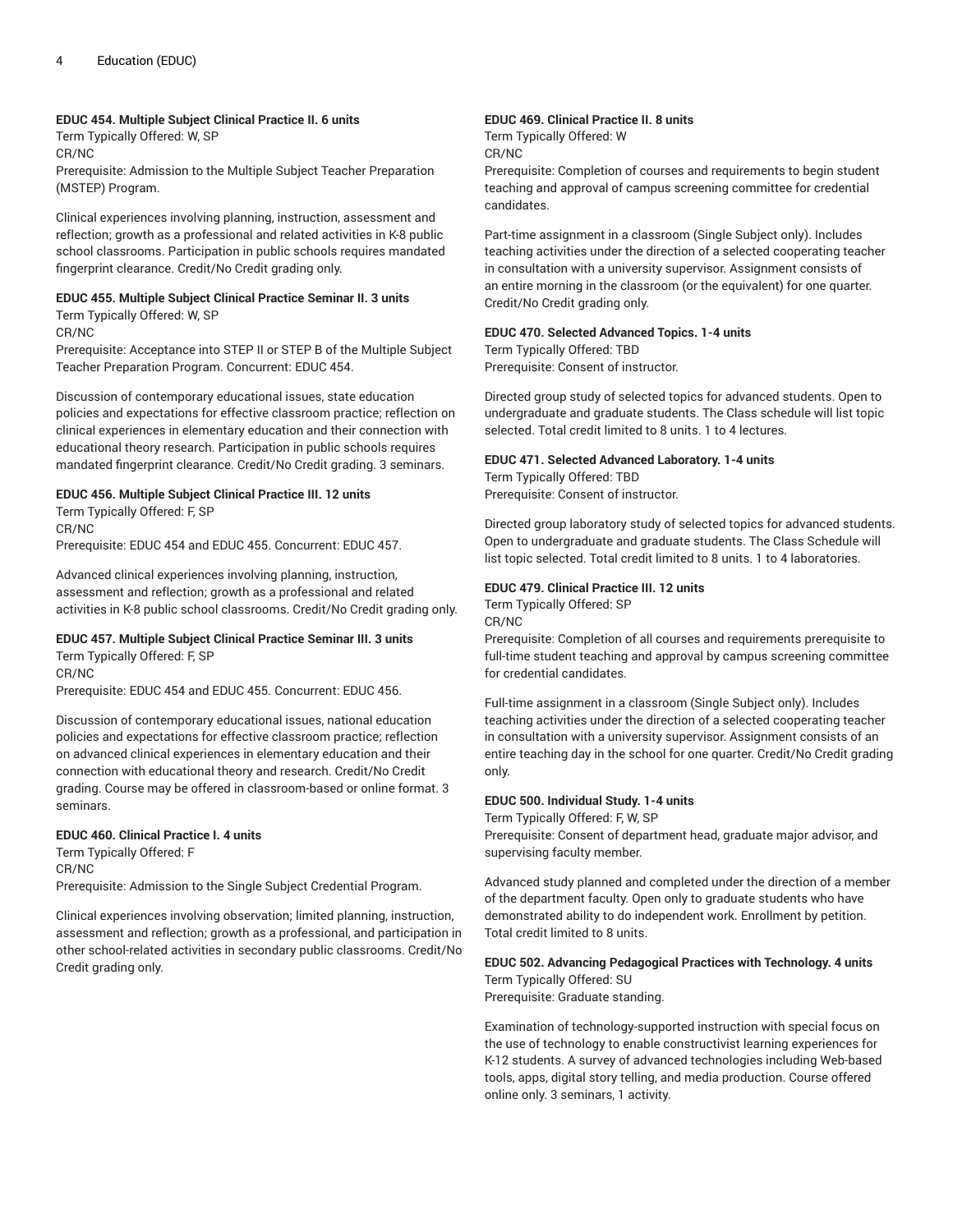# **EDUC 510. Education Finance and Resource Allocation. 4 units**

Term Typically Offered: SP Prerequisite: Graduate standing and consent of instructor.

Financing public schools in America: historical and current sources and types of funding. District level and site level funding and budgeting including priorities and purchasing procedures. Financial implications of personnel contracts and obligations. 3 seminars, 1 activity.

# **EDUC 511. Educational Law and Governance. 4 units**

Term Typically Offered: SP Prerequisite: Graduate standing and consent of instructor.

Legal aspects of school administration including unions, collective bargaining, and contract administration. Governing roles of federal, state, and local agencies including boards and district administrators. 3 seminars, 1 activity.

# **EDUC 512. Education Organization and Management. 4 units**

Term Typically Offered: F Sustainability Related Prerequisite: Graduate standing and consent of instructor.

Principles of organization, management, sustainability, and regenerative practices, leadership and their relationship to educational effectiveness and productivity. Activity experience in the application of management theory in schools. This course meets the requirements of the Cal Poly Sustainability Learning Objectives (SLO). 3 seminars, 1 activity.

# **EDUC 513. Education Planning and Decision Making. 4 units**

Term Typically Offered: F Prerequisite: Graduate standing and consent of instructor.

Concepts of planning and decision making in educational administration that utilize a wide range of data gathering and analysis procedures. 3 seminars, 1 activity.

#### **EDUC 515. Educational Program Management and Evaluation. 4 units** Term Typically Offered: W

Prerequisite: Graduate standing and consent of instructor.

Supervision, management, and evaluation of educational curriculum and educational programs. Current trends in program management including mapping, monitoring, alignment. 3 seminars, 1 activity.

#### **EDUC 516. Educational Personnel Supervision and Evaluation. 4 units** Term Typically Offered: W

Prerequisite: Graduate standing and consent of instructor.

Principles and processes for the supervision and evaluation of certificated and classified staff including legal, research, and professional considerations. 3 seminars, 1 activity.

# **EDUC 517. Managing Action Research Communities. 2 units**

Term Typically Offered: SP

Prerequisite: Admission to School of Education's Educational Leadership and Administration Master's program.

Examination of issues that affect educational leaders implementing and managing large-scale collaborative action research projects. Application of interventions based on action research findings. 2 seminars.

# **EDUC 518. Administrative Services Fieldwork. 3 units**

Term Typically Offered: F, W, SP CR/NC Prerequisite: Admittance to the Administrative Services Credential program and consent of instructor.

Supervised fieldwork in school administration for supervision at the elementary and secondary level. Assignments must encompass three of the four academic quarters and must involve some multicultural experience. Total credit limited to 18 units, only 9 of which may be applied toward master's degree. Credit/No Credit grading only.

#### **EDUC 519. Professional e-Portfolios for Educational Leaders. 1 unit** Term Typically Offered: SP

CR/NC Prerequisite: Enrollment in the Educational Leadership and Administration Program (ELAP).

Demonstration of exemplars of professional practice keyed to standards for the California Preliminary Administrative Services Credential. Class meets two (2) times per quarter. Faculty meet individually with students as to address portfolio development on a case-by-case basis. Credit/No Credit grading only. 1 activity.

# **EDUC 521. Literacy Across the Curriculum. 4 units** Term Typically Offered: F Prerequisite: Graduate standing.

Supporting students' literacy development across school subjects -- English language arts, mathematics, science, social studies -- through an integrated instructional approach focusing on critical literacy as meaning-making, accommodating diverse students including English language learners and students with special needs. 4 seminars.

## **EDUC 522. Advanced Classroom Pedagogy. 4 units**

Term Typically Offered: SP Prerequisite: Graduate standing.

Principles of authentic pedagogy and development of a classroom learning community. Examination of the role of classroom culture and advanced instructional strategies to foster conceptual development and disciplinary ways of knowing in diverse classrooms. Course may be offered in classroom-based or online format. 4 seminars.

# **EDUC 523. Integrative Approaches to Curriculum. 4 units** Term Typically Offered: W

Prerequisite: Graduate standing.

Perspectives, principles and practices for designing curriculum to foster authentic instruction using integrative approaches. Emphasis on designing for the development of multiple literacies. Course may be offered in classroom-based or online format. 4 seminars.

#### **EDUC 528. Advanced Classroom Pedagogy in English Language Arts. 4 units**

Term Typically Offered: F Prerequisite: Graduate standing.

The relationship between theory, research and practice in English Language Arts. Emphasis is on reading processes and principles and advanced teaching practices for the English Language Arts with attention to working with diverse students including English language learners and students with special needs. 4 seminars.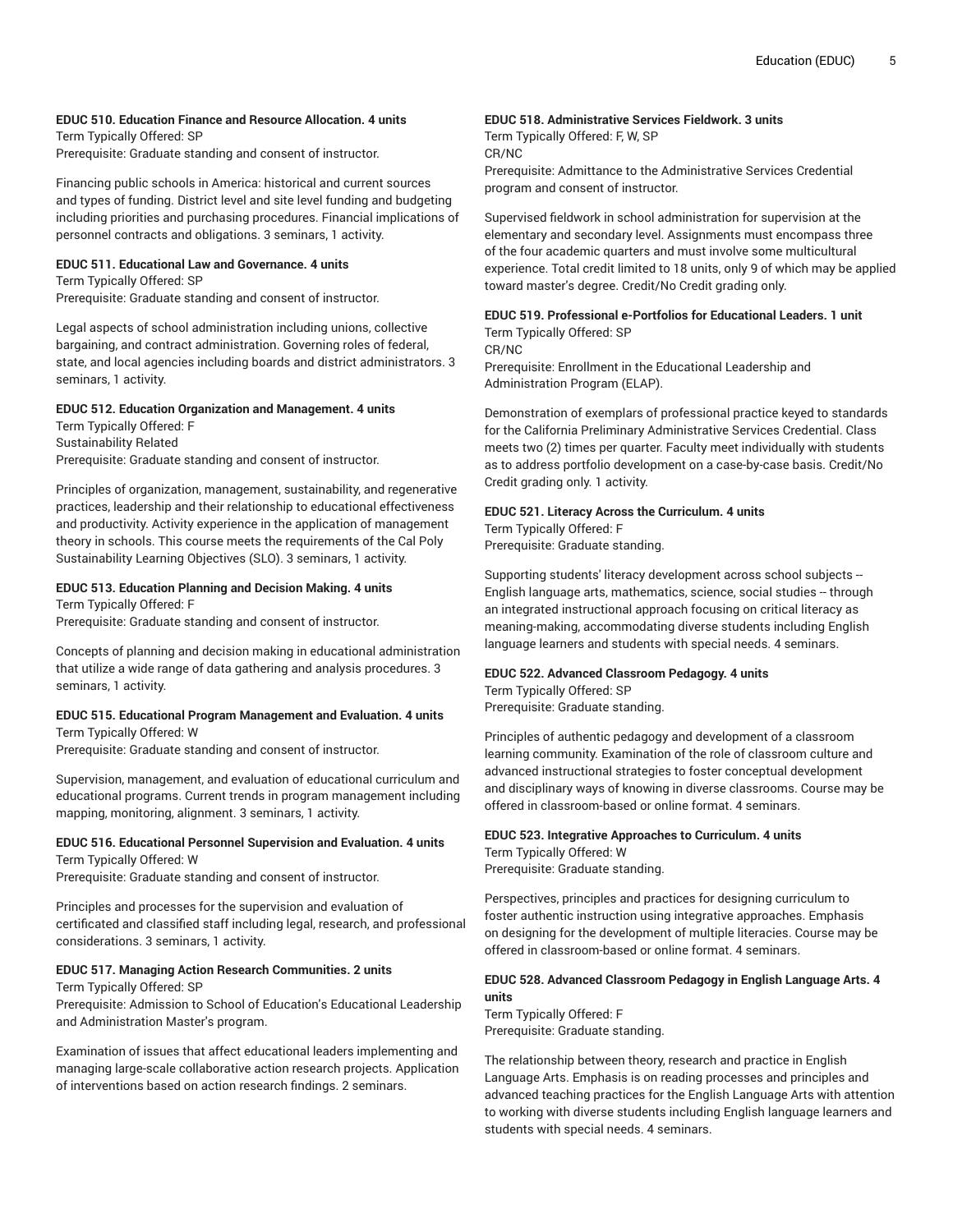# **EDUC 531. Social Justice in Education: In & Out of the Classroom. 4 units** Term Typically Offered: SP

Prerequisite: Admission to a School of Education Master's program.

Examines social justice education approaches inside and outside the classroom. Prepares graduate students to develop an action-oriented project that includes strategies for advocating for marginalized students. Course may be offered in classroom-based or online format. 4 seminars.

#### **EDUC 532. Advanced Field Experiences in Education. 2-6 units**

Term Typically Offered: F, W, SP CR/NC Prerequisite: Admission to a School of Education Master's program.

master's degree. Credit/No Credit grading only.

Advanced field experience and practical application of master's degree emphasis for general and special education teachers, school administrators and school support personnel. Total credit limited to 12 units for specialist credentials. Total credit limited to 6 units for the

#### **EDUC 535. Advanced Classroom Pedagogy in Mathematics Education. 4 units**

Term Typically Offered: W

Prerequisite: Admission to a School of Education Master's program.

Standards-based principles and advanced pedagogical practices for mathematics instruction in diverse classroom settings. 4 seminars.

#### **EDUC 542. Administration of Special Programs and Services. 4 units** Term Typically Offered: SP

Prerequisite: Graduate standing and consent of instructor.

Principles and practices of organizing and administering special education, reading, counseling, and other support programs. Assessment and placement procedures, middle management's role, overview of specially funded programs, historical precedents and future trends. 3 seminars, 1 activity.

# **EDUC 544. Advanced Collaboration and Consultation for Teachers of Students with Special Needs. 5 units**

Term Typically Offered: TBD

Prerequisite: Admission into the Level I Special Education Credential Program and master's degree program in education.

Advanced studies and skills in educational consultation. Emphasis on the collaborative and consultative role of the special educator with a wide range of individuals from diverse cultural backgrounds including school personnel, parents, outside agencies, and paraprofessionals. 3 seminars, 2 activities.

#### **EDUC 546. Reading and Language Arts Instruction in Special Education. 5 units**

# Term Typically Offered: F

Prerequisite: Admission into the Level I Special Education Credential Program and master's degree program in education.

Overview of principles of reading instruction, elements of the language arts program including literature-based reading, content area reading, and the role of phonics, emergent literacy, and diagnosis of reading problems for special education teachers. 3 seminars, 2 activities.

#### **EDUC 550. Assessment Strategies for Special Education. 5 units** Term Typically Offered: W

Prerequisite: Admission to MS in Special Education.

Using norm referenced, criterion referenced, and curriculum based testing for assessing academic, behavioral, and physical status of individuals with exceptional needs, including English language learners, for referral purposes. Instructional and evaluation decisions regarding exceptional students in school settings. 3 seminars, 2 activities.

# **EDUC 552. Support and Transition Strategies in Special Education. 5 units**

Term Typically Offered: SP Prerequisite: Admission to MS in Special Education.

Basic guidance techniques for teachers working with exceptional individuals and their families. Career selection, preparation, and counseling. Transition from school to work, and community resource utilization. 3 seminars, 2 activities.

# **EDUC 554. Behavior Disorders and Positive Behavior Support Strategies. 5 units**

Term Typically Offered: SP Prerequisite: Admission to MS in Special Education.

Assessment of students whose behavior impedes either their own learning or the learning of other students. Strategies for facilitating proactive educational, environmental and social-emotional techniques for supporting students with challenging behavior. 3 seminars, 2 activities.

# **EDUC 555. Introduction to the Counseling Profession. 4 units**

Term Typically Offered: F

Prerequisite: Admission to MS in Higher Education, Counseling and Student Affairs.

Overview of the counseling profession, history, philosophy, theory and ethics. Required activity. 3 seminars, 1 activity.

#### **EDUC 556. Multicultural Counseling. 4 units**

Term Typically Offered: W

Prerequisite: Admission to MS in Higher Education, Counseling and Student Affairs.

Initiation of critical analysis of personal beliefs and attitudes regarding counseling in a diverse society. Focus on a variety of approaches to explore the beliefs and attitudes of the student in counseling settings, and examination of strategies considered effective in working with diverse populations. 3 seminars, 1 activity.

#### **EDUC 557. Career Counseling. 4 units**

Term Typically Offered: SP

Prerequisite: Admission to MS in Higher Education, Counseling and Student Affairs.

Focus on the study and application of career development theories in career counseling. Utilizing appraisal instruments, community referral resources, occupational information, computerized retrieval systems, and personal and social data and required activities. 3 seminars, 1 activity.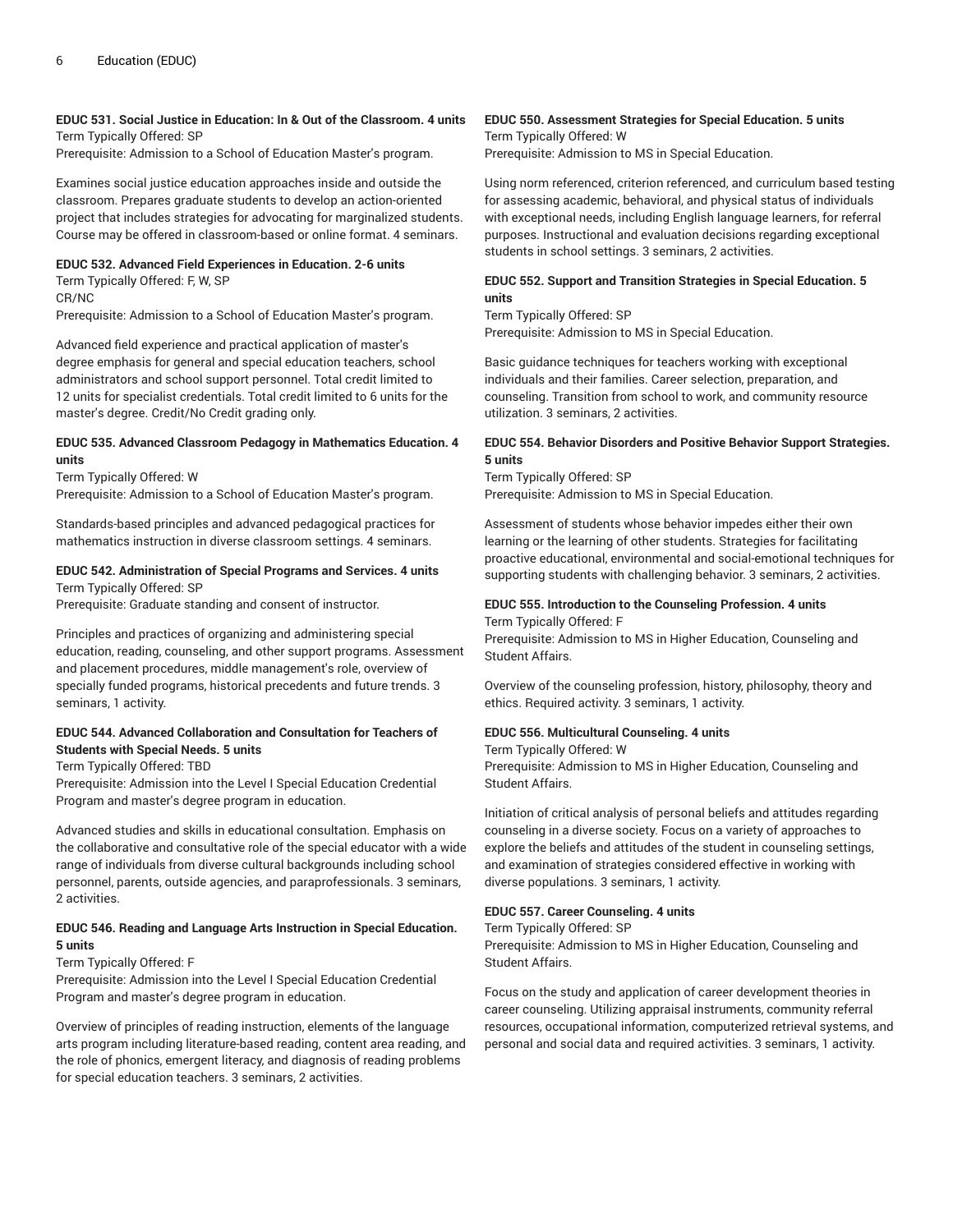# **EDUC 560. Counseling Theories. 4 units**

Term Typically Offered: W Prerequisite: Admission to MS in Higher Education, Counseling and Student Affairs.

Theories and practice of counseling with special emphasis on the counseling process. Emphasis of conditions of counseling, counseling techniques, counseling diverse populations and the counselor as a professional helper. 3 seminars, 1 activity.

#### **EDUC 561. Group Counseling. 4 units**

Term Typically Offered: F Prerequisite: EDUC 555, EDUC 560 or consent of instructor.

Theory and practice of group counseling, client selection, group structure, process and termination, and application of theories to specific developmental groups. Communication and facilitation skills emphasized with relevant ethics and law. 3 seminars, 1 activity.

#### **EDUC 562. Student Development - Higher Education. 4 units**

Term Typically Offered: F

Prerequisite: Admission to MS in Higher Education, Counseling and Student Affairs.

Exploration of the roles and competencies of the student development specialist in higher education. Review of relevant developmental theory with emphasis on practical implementation. Explore current issues and trends in higher education, and organizational framework. 4 seminars.

# **EDUC 564. Legal and Ethical Issues in Counseling. 4 units**

Term Typically Offered: W

Prerequisite: Admission to MS in Higher Education, Counseling and Student Affairs.

Consideration of legal, ethical, cultural and related professional issues as they affect the practice of counseling. 3 seminars, 1 activity.

#### **EDUC 565. Counseling Measurement and Assessment. 4 units** Term Typically Offered: SP

Prerequisite: Admission to MS in Higher Education, Counseling and Student Affairs.

Assessment in the form of tests, scales, measures, and other instruments with college and community college students, young adults, and postsecondary program evaluation. An understanding of culturally appropriate tests and measures, collaboration with stakeholders in the review and interpretation of assessments, test scores, and measures. 3 seminars, 1 activity.

# **EDUC 566. Leadership and Consultation in Counseling. 4 units**

Term Typically Offered: SP

Prerequisite: Admission to MS in Higher Education, Counseling and Student Affairs.

Development of skills in planning, organizing, coordinating, and delivering programs that generate systemic change through establishing collaboration among stakeholders. Emphasis on social action and its role in the counseling profession. 3 seminars, 1 activity.

# **EDUC 568. Individual Counseling Techniques. 4 units**

Term Typically Offered: SP Prerequisite: Admission to MS in Higher Education, Counseling and Student Affairs.

Theory and practice of individual counseling, process and termination, and application of theories to specific developmental issues working with college and community college students and young adults. Communication and facilitation skills emphasized, working with diverse populations and following legal and ethical guidelines. 3 seminars, 1 activity.

#### **EDUC 570. Selected Advanced Topics. 1-4 units**

Term Typically Offered: TBD

Prerequisite: Graduate standing or consent of instructor.

Directed group study of selected topics for graduate students. Open to undergraduate and graduate students. The Class Schedule will list topic selected. Total credit limited to 8 units. 1 to 4 lectures.

# **EDUC 573. Field Experience in Higher Education Counseling and Student Affairs. 1-12 units**

Term Typically Offered: F, W, SP CR/NC Prerequisite: Admission to the MS Degree in Higher Education Counseling and Student Affairs.

Practical application of higher education counseling and student affairs coursework in colleges and community settings. Seminars with university staff included. Total credit limited to 24 units. Credit/No Credit grading only. Maximum of 12 units may be applied toward MS in Higher

#### **EDUC 586. Introduction to Inquiry in Education. 4 units**

Education, Counseling and Student Affairs.

#### Term Typically Offered: F

Prerequisite: Admission to a School of Education Master's program.

Explanation of social construction of knowledge, and the philosophical basis of quantitative and qualitative research. Introduction to professional literature search techniques and to professional organizations as a basis for educational inquiry. The Class Schedule will list topic selected. Total credit limited to 12 units. Course may be offered in classroom-based or online format. 3 seminars, 1 activity.

#### **EDUC 587. Educational Foundations and Current Issues. 4 units** Term Typically Offered: F, SU

Prerequisite: Admission to a School of Education Master's Program.

Historical, organizational, legal and philosophical characteristics of education in the United States. Emphasis on the analysis of contemporary issues focusing on these characteristics. The Class Schedule will list topic selected. Total credit limited to 12 units. Course may be offered in classroom-based or online format. 4 seminars.

#### **EDUC 588. Education, Culture, and Learning. 4 units**

Term Typically Offered: F,W,SP,SU

Prerequisite: Admission to School of Education Master's Program.

Cultural characteristics of educational institutions and practice. Review of theory and research relating to the social and organizational context in which learning and teaching takes place. The Class Schedule will list topic selected. Total credit limited to 12 units. Course may be offered in classroom-based or online format. 4 seminars.